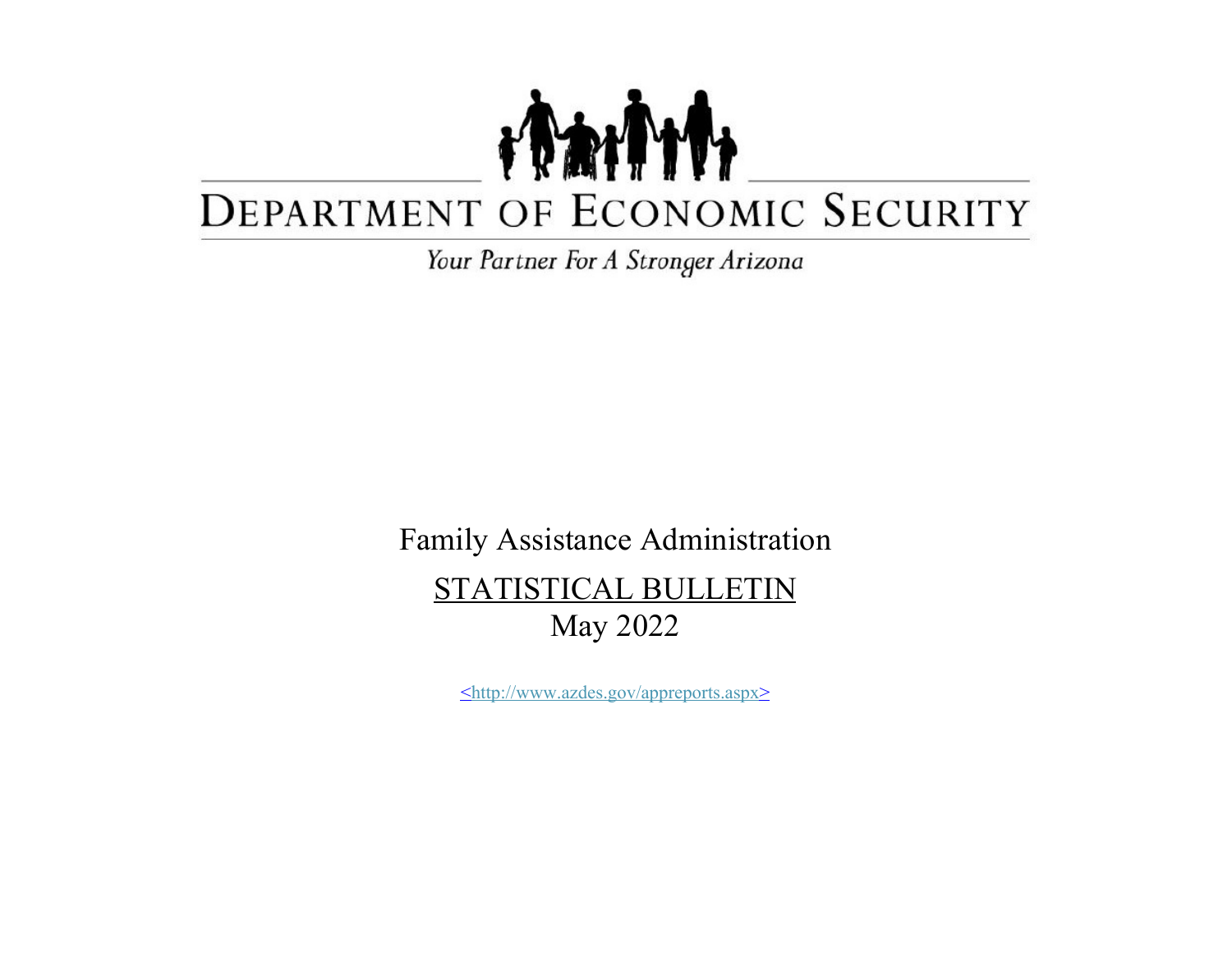

\*Includes prior month totals

|                                |                                                                         | <b>Tribal</b>      |       |                   |                 |
|--------------------------------|-------------------------------------------------------------------------|--------------------|-------|-------------------|-----------------|
| <b>Excludes</b>                | <b>Includes</b>                                                         | <b>Tribe</b>       | Cases | <b>Recipients</b> | <b>Payments</b> |
|                                | TANF Child Only: 4,072 Cases; 6,780 Children; \$809,046                 | Hopi               |       | 64                | \$7,562         |
| Grant Diversion totals of: 239 | Unemployed Two Parent Program: 251 Cases; 1,033<br>Recipients; \$77,156 | Pascua Yaqui       | 70    | 219               | \$22,643        |
| Cases; \$191,386               |                                                                         | <b>Salt River</b>  |       | 40                | \$3,714         |
|                                |                                                                         | <b>Grand Total</b> | 117   | 323               | \$33,919        |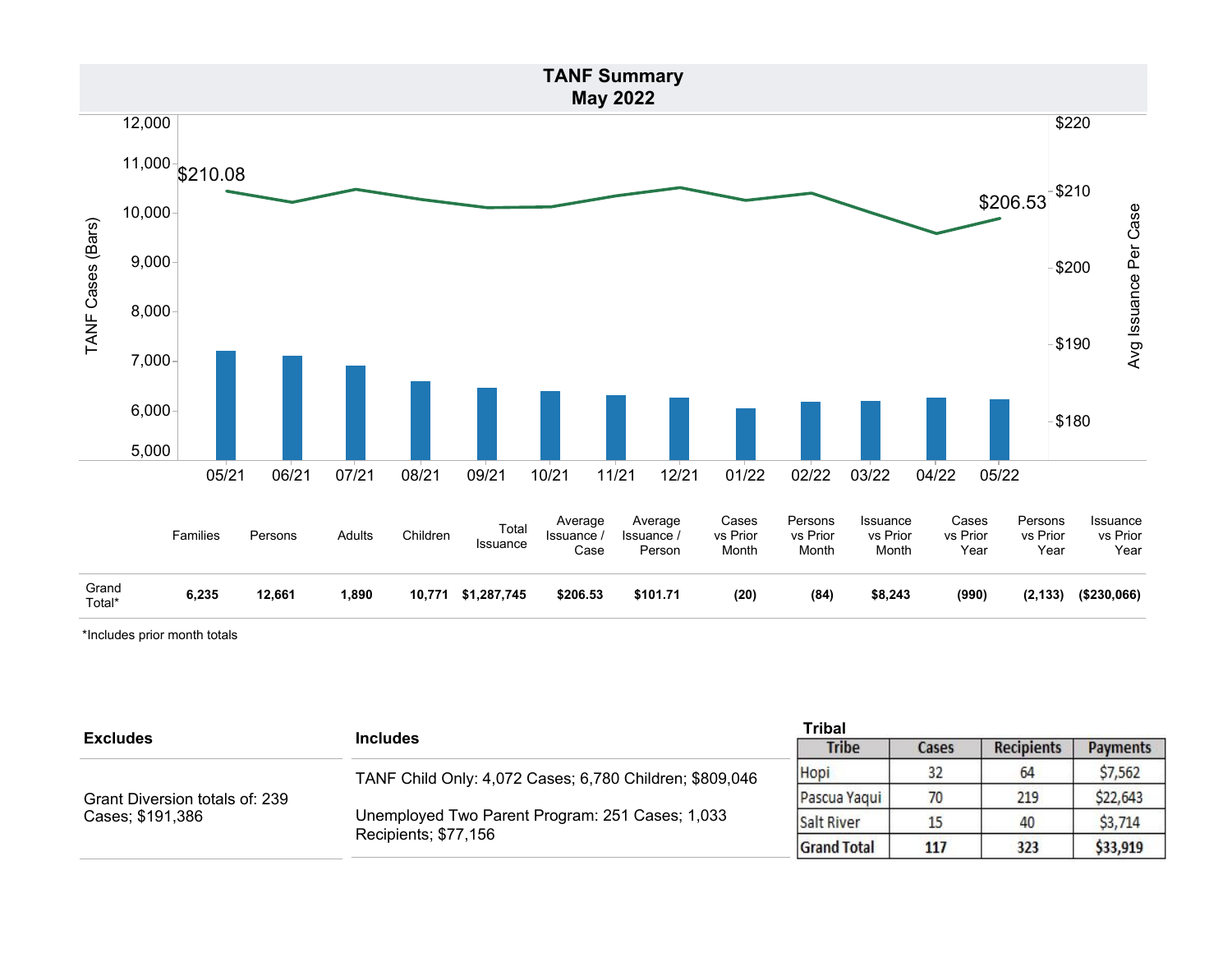

\*Includes prior month totals. (2/19 SNAP benefits paid out in 1/19 are included in 2/19 numbers.)

FF Coronavirus Response Act - H.R. 6201 adjustments:

 - Includes: Catch-up Emergency Allotments to bring households up to the maximum benefits totaled \$4,453,720 issued, 29,857 families, and 61,238 persons. SNAP Households received a minimum EA benefit of \$95 beginning in April 2021 and ending April 2022. The increase in average issuance per case in May 2021 is due in part to EA benefits issued in May for the month of April. The decrease in Total Issuance and Average Issuance per Case in May 2022 is due to emergency allotement benefits ending in April 2022.

 - Excludes: P-EBT (Pandemic School Meals Replacement and Child Care Replacement) Program benefits are not SNAP benefits and are excluded. No P-EBT benefits were issued this month. P-EBT families also receiving SNAP are included in families, persons, and children, but benefits issued are excluded.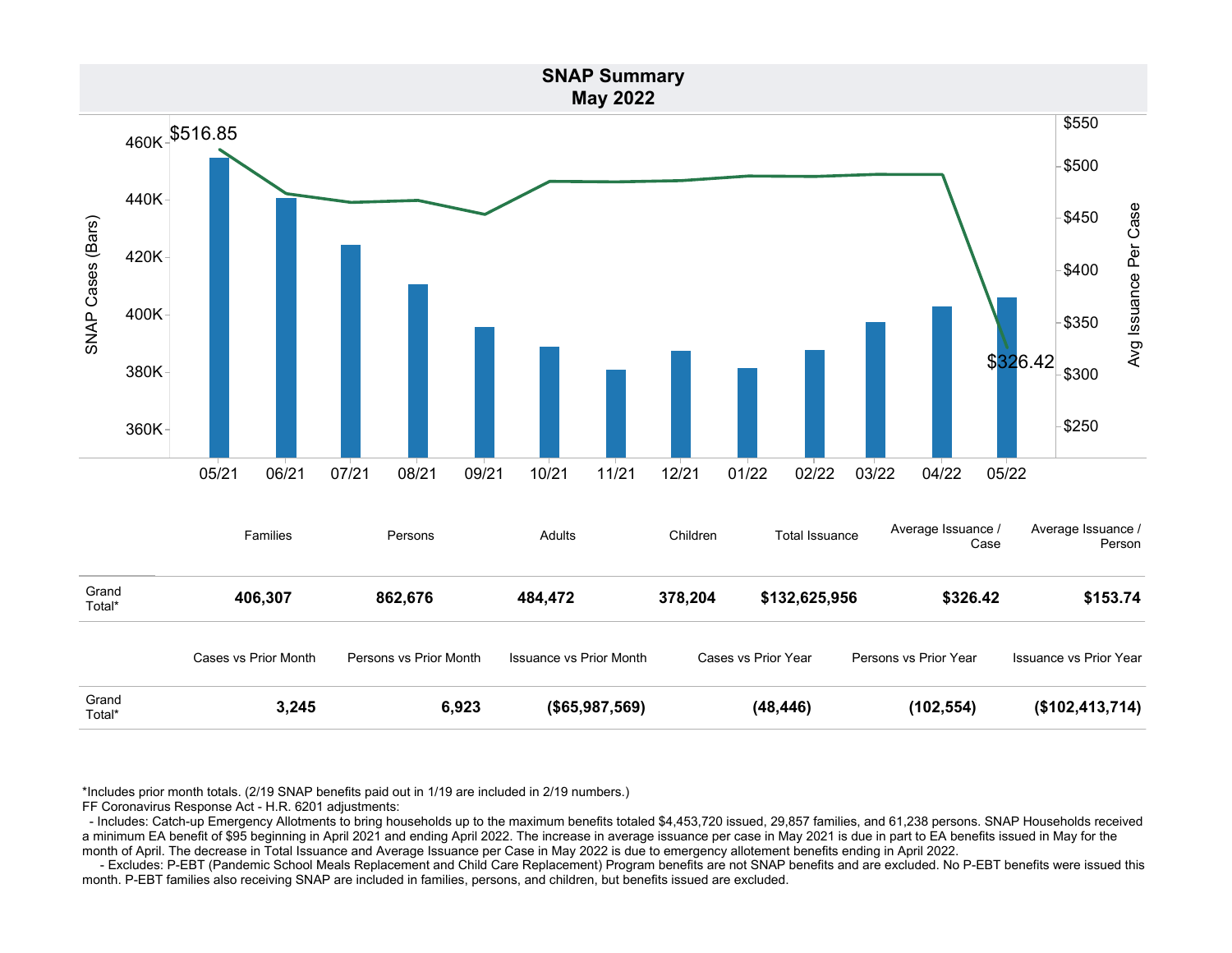

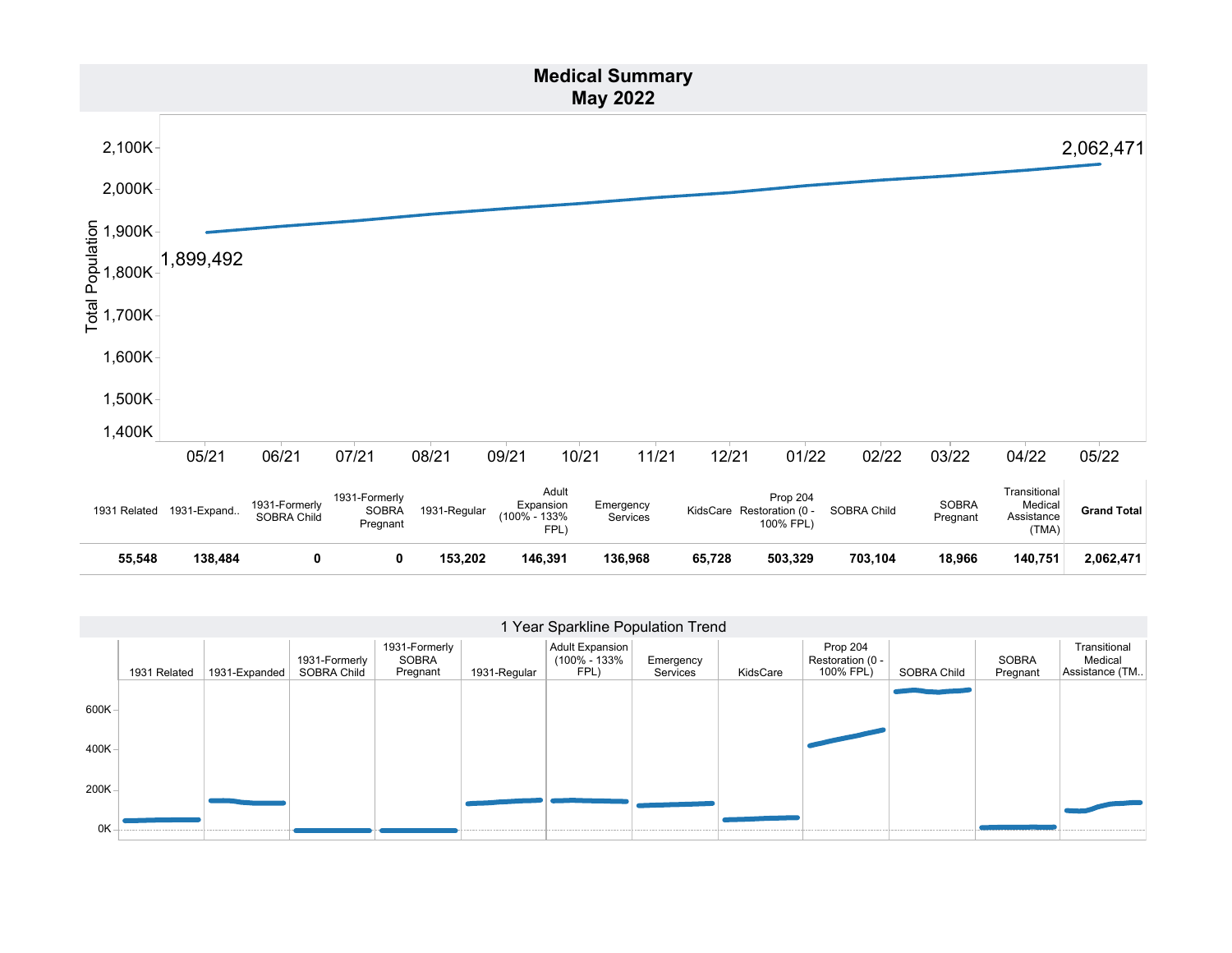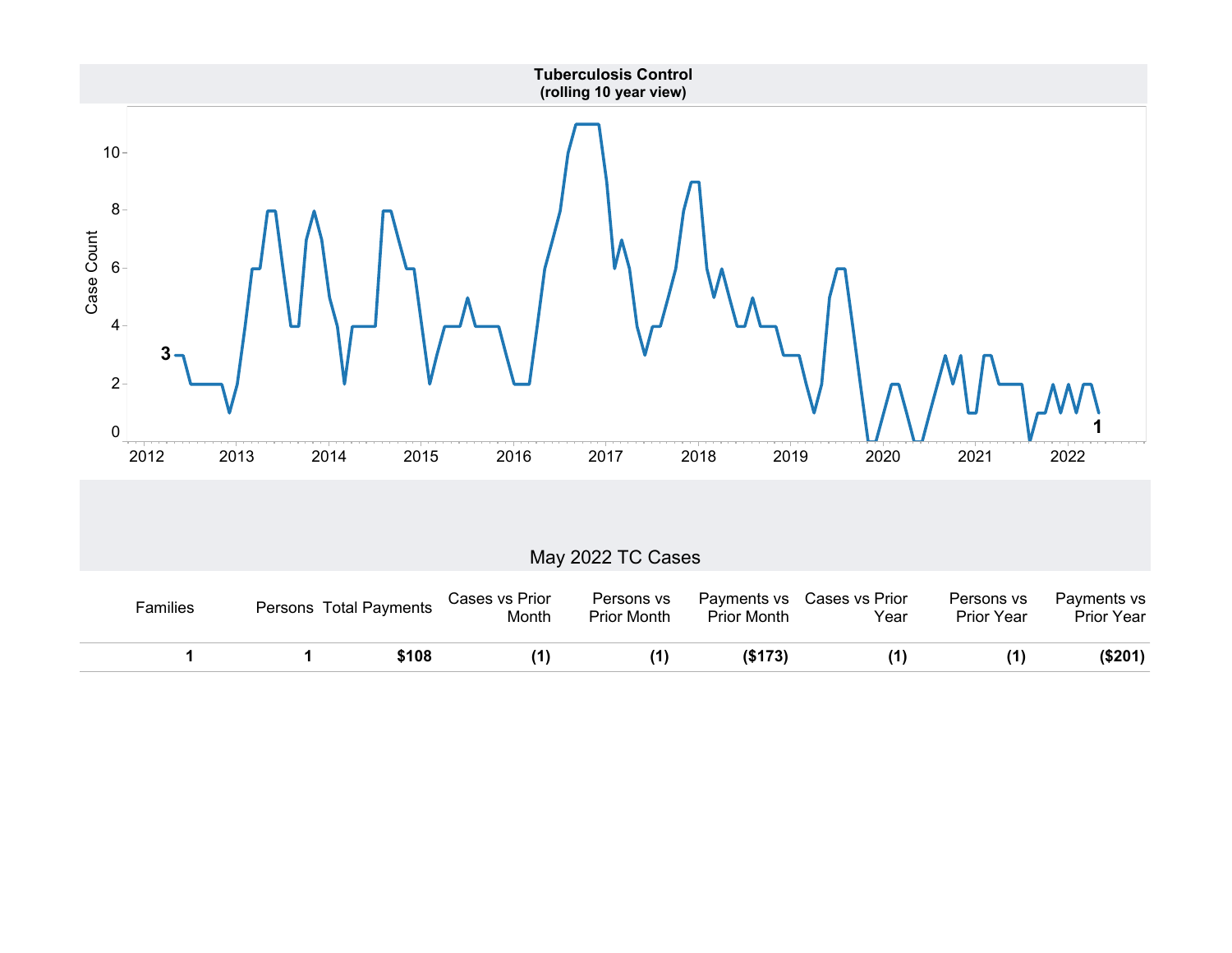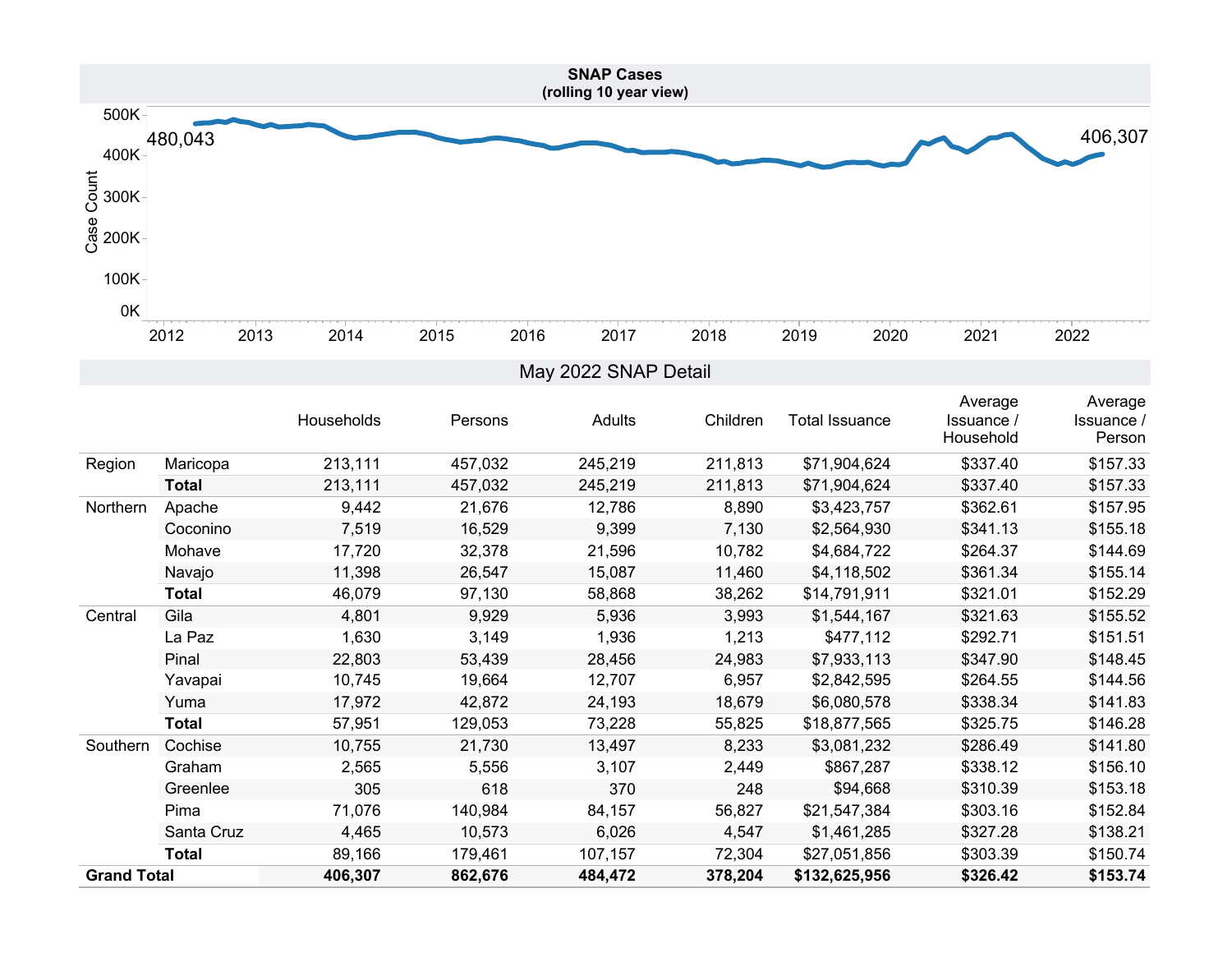

|                    |              | Households | Persons | Adults         | Children       | <b>Total Issuance</b> | Average<br>Issuance /<br>Household | Average<br>Issuance /<br>Person |
|--------------------|--------------|------------|---------|----------------|----------------|-----------------------|------------------------------------|---------------------------------|
| Region             | Maricopa     | 3,349      | 6,941   | 1,112          | 5,829          | \$691,208             | \$206.39                           | \$99.58                         |
|                    | <b>Total</b> | 3,349      | 6,941   | 1,112          | 5,829          | \$691,208             | \$206.39                           | \$99.58                         |
| Northern           | Apache       | 17         | 35      |                | 34             | \$3,730               | \$219.41                           | \$106.57                        |
|                    | Coconino     | 50         | 97      | 10             | 87             | \$11,026              | \$220.52                           | \$113.67                        |
|                    | Mohave       | 275        | 584     | 89             | 495            | \$57,848              | \$210.36                           | \$99.05                         |
|                    | Navajo       | 91         | 172     | 23             | 149            | \$19,234              | \$211.36                           | \$111.83                        |
|                    | <b>Total</b> | 433        | 888     | 123            | 765            | \$91,838              | \$212.10                           | \$103.42                        |
| Central            | Gila         | 55         | 96      | 8              | 88             | \$10,971              | \$199.47                           | \$114.28                        |
|                    | La Paz       | 13         | 30      | $\overline{2}$ | 28             | \$3,015               | \$231.92                           | \$100.50                        |
|                    | Pinal        | 459        | 965     | 114            | 851            | \$94,770              | \$206.47                           | \$98.21                         |
|                    | Yavapai      | 136        | 247     | 24             | 223            | \$26,600              | \$195.59                           | \$107.69                        |
|                    | Yuma         | 162        | 354     | 64             | 290            | \$33,893              | \$209.22                           | \$95.74                         |
|                    | <b>Total</b> | 825        | 1,692   | 212            | 1,480          | \$169,249             | \$205.15                           | \$100.03                        |
| Southern           | Cochise      | 154        | 292     | 41             | 251            | \$31,232              | \$202.81                           | \$106.96                        |
|                    | Graham       | 25         | 47      |                | 46             | \$5,036               | \$201.44                           | \$107.15                        |
|                    | Greenlee     | 6          | 11      | 4              | $\overline{7}$ | \$1,295               | \$215.83                           | \$117.73                        |
|                    | Pima         | 1,401      | 2,710   | 380            | 2,330          | \$289,411             | \$206.57                           | \$106.79                        |
|                    | Santa Cruz   | 42         | 80      | 17             | 63             | \$8,476               | \$201.81                           | \$105.95                        |
|                    | <b>Total</b> | 1,628      | 3,140   | 443            | 2,697          | \$335,450             | \$206.05                           | \$106.83                        |
| <b>Grand Total</b> |              | 6,235      | 12,661  | 1,890          | 10,771         | \$1,287,745           | \$206.53                           | \$101.71                        |